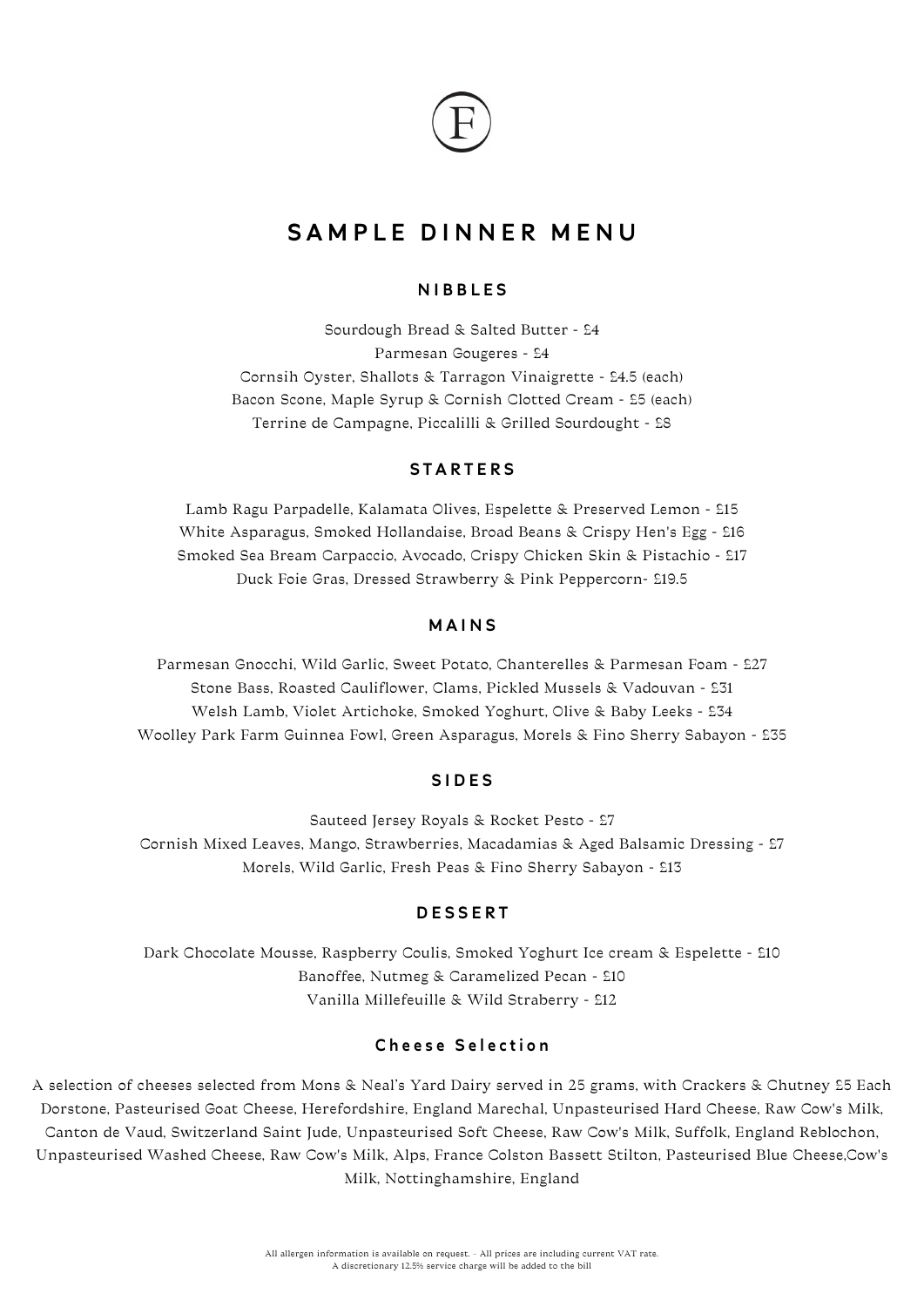

# DRINKS

# FRENCHIE'S CLASSIC SIPS

THE FRENCHMAN IN NEW YORK - £12

Portobello Gin, Nardini Acqua di Cedro, Pommeau, Earl Grey & Lemon Verbena

BARREL AGED BOURBON MANHATTAN – £13

Bufflo Trace Bourbon, Antica Formula Vermouth & Aromatic Bitters